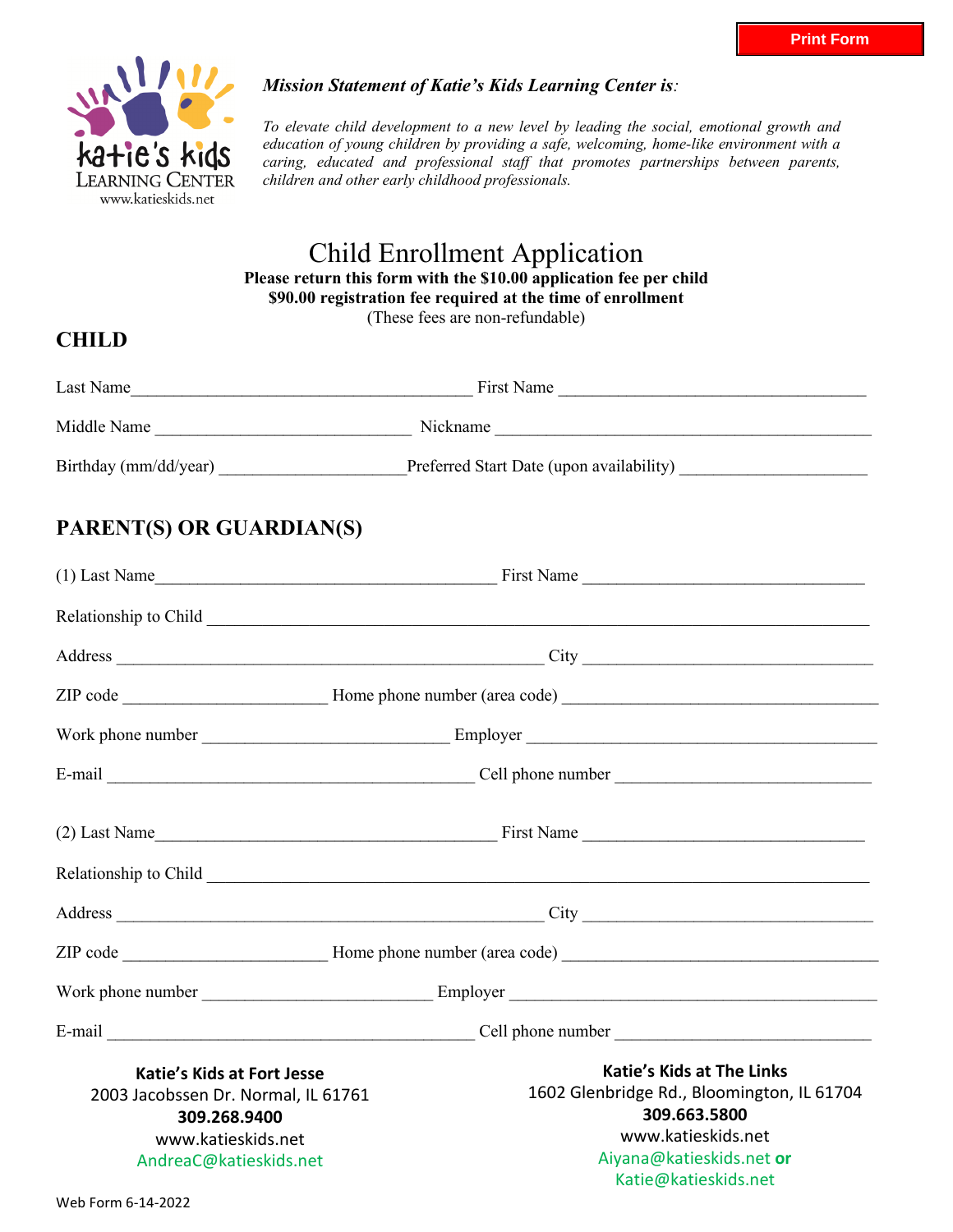# **Attendance Request**  *Select your option by placing an "X" in the appropriate box*

## **Infant/Toddler Room**

 12 children, ages 6 weeks to 18 months Low adult to child ratio of one teacher to three infants

| $\Box$ 5 Days: \$352<br>$\Box$ 3 Days: \$273<br>$\square$ 2 Days: \$219                                                                        |                                          |                                          |                   |                                            |  |  |
|------------------------------------------------------------------------------------------------------------------------------------------------|------------------------------------------|------------------------------------------|-------------------|--------------------------------------------|--|--|
|                                                                                                                                                |                                          | Select your preferred days of attendance |                   |                                            |  |  |
| $\Box$ Monday                                                                                                                                  |                                          | □ Tuesday □ Wednesday □ Thursday         |                   | $\Box$ Friday                              |  |  |
| <b>Toddler/Two Room</b><br>15 children, ages 19 months to 35 months<br>Low adult to child ration of one teacher to four children               |                                          |                                          |                   |                                            |  |  |
| $\Box$ 5 Days: \$327<br>$\square$ 3 Days: \$239<br>$\square$ 2 Days: \$193                                                                     |                                          |                                          |                   |                                            |  |  |
|                                                                                                                                                | Select your preferred days of attendance |                                          |                   |                                            |  |  |
| $\Box$ Monday                                                                                                                                  | $\Box$ Tuesday                           | $\Box$ Wednesday $\Box$ Thursday         |                   | Friday                                     |  |  |
| <b>Mixed Age Preschool</b><br>20 children, ages 3-5<br>Adult to Child Ratio: 1/7<br>Low adult to child ration of one teacher to seven children |                                          |                                          |                   |                                            |  |  |
| $\Box$ 5 Days: \$307<br>$\Box$ 3 Days: \$223<br>$\square$ 2 Days: \$183                                                                        |                                          |                                          |                   |                                            |  |  |
| Select your preferred days of attendance                                                                                                       |                                          |                                          |                   |                                            |  |  |
| Monday                                                                                                                                         |                                          | Tuesday □ Wednesday □ Thursday           |                   | Friday                                     |  |  |
|                                                                                                                                                | <b>Reset Form</b>                        |                                          | <b>Print Form</b> |                                            |  |  |
| <b>Katie's Kids at Fort Jesse</b>                                                                                                              |                                          |                                          |                   | <b>Katie's Kids at The Links</b>           |  |  |
| 2003 Jacobssen Dr. Normal, IL 61761                                                                                                            |                                          |                                          |                   | 1602 Glenbridge Rd., Bloomington, IL 61704 |  |  |
| 309.268.9400<br>www.katieskids.net                                                                                                             |                                          |                                          |                   | 309.663.5800<br>www.katieskids.net         |  |  |
| AndreaC@katieskids.net                                                                                                                         |                                          |                                          |                   | Aiyana@katieskids.net or                   |  |  |

Katie@katieskids.net